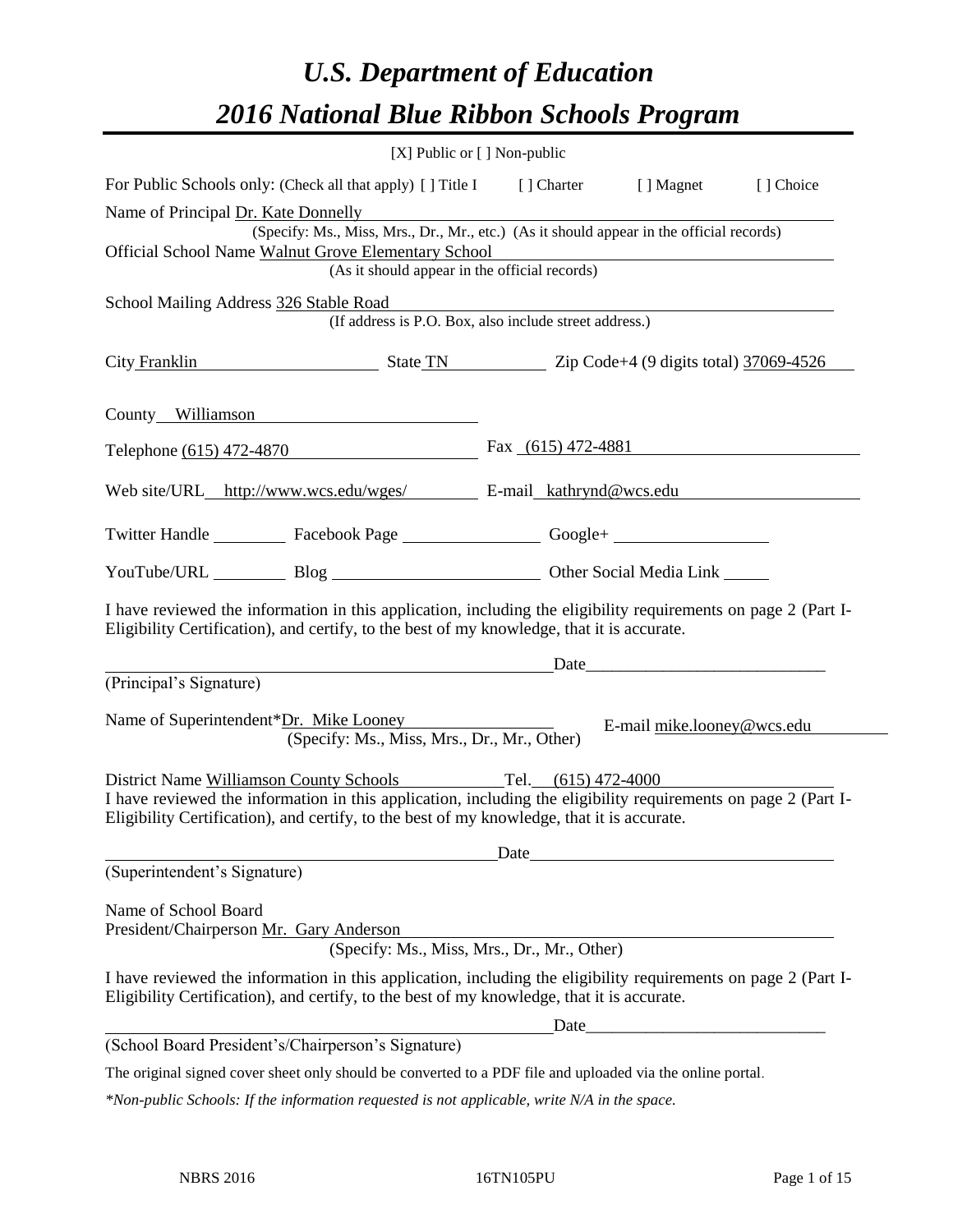The signatures on the first page of this application (cover page) certify that each of the statements below, concerning the school's eligibility and compliance with U.S. Department of Education and National Blue Ribbon Schools requirements, are true and correct.

- 1. The school configuration includes one or more of grades K-12. (Schools on the same campus with one principal, even a K-12 school, must apply as an entire school.)
- 2. The public school has met their state's accountability requirements (i.e., avoided sanctions) in participation, performance in reading (or English language arts) and mathematics, and other academic indicators (i.e., attendance rate and graduation rate) using the most recent accountability results available for the year prior to nomination.
- 3. To meet final eligibility, a public school must meet the state's accountability requirements (i.e., avoided sanctions) in participation, performance in reading (or English language arts) and mathematics, and other academic indicators (i.e., attendance rate and graduation rate) for the year in which they are nominated (2015-2016) and be certified by the state representative. Any status appeals must be resolved at least two weeks before the awards ceremony for the school to receive the award.
- 4. If the school includes grades 7 or higher, the school must have foreign language as a part of its curriculum.
- 5. The school has been in existence for five full years, that is, from at least September 2010 and each tested grade must have been part of the school for the past three years.
- 6. The nominated school has not received the National Blue Ribbon Schools award in the past five years: 2011, 2012, 2013, 2014, or 2015.
- 7. The nominated school has no history of testing irregularities, nor have charges of irregularities been brought against the school at the time of nomination. The U.S. Department of Education reserves the right to disqualify a school's application and/or rescind a school's award if irregularities are later discovered and proven by the state.
- 8. The nominated school or district is not refusing Office of Civil Rights (OCR) access to information necessary to investigate a civil rights complaint or to conduct a district-wide compliance review.
- 9. The OCR has not issued a violation letter of findings to the school district concluding that the nominated school or the district as a whole has violated one or more of the civil rights statutes. A violation letter of findings will not be considered outstanding if OCR has accepted a corrective action plan from the district to remedy the violation.
- 10. The U.S. Department of Justice does not have a pending suit alleging that the nominated school or the school district as a whole has violated one or more of the civil rights statutes or the Constitution's equal protection clause.
- 11. There are no findings of violations of the Individuals with Disabilities Education Act in a U.S. Department of Education monitoring report that apply to the school or school district in question; or if there are such findings, the state or district has corrected, or agreed to correct, the findings.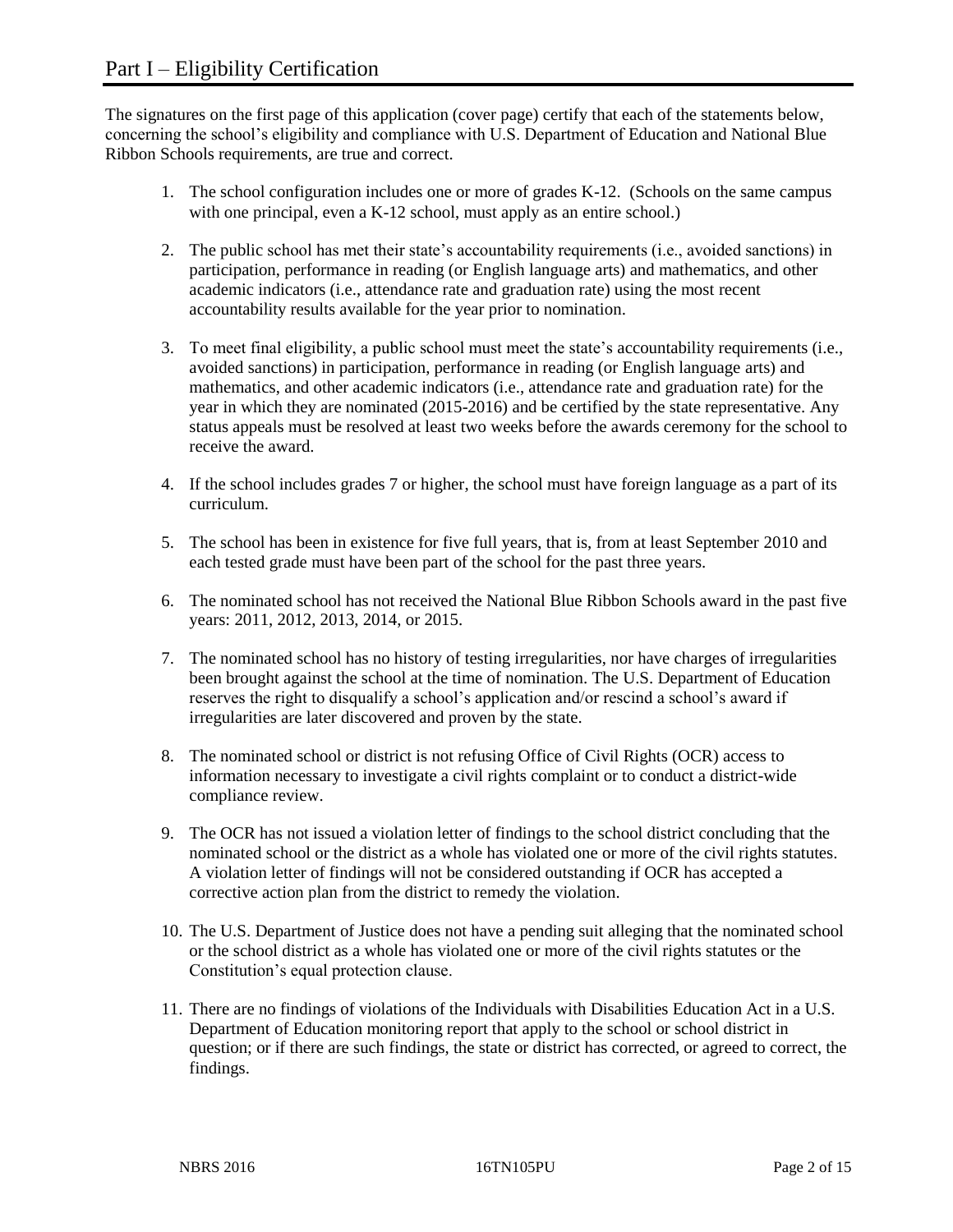#### **Data should be provided for the most recent school year (2015-2016) unless otherwise stated.**

#### **DISTRICT**

1. Number of schools in the district  $\frac{24}{24}$  Elementary schools (includes K-8) (per district designation): 8 Middle/Junior high schools 9 High schools 0 K-12 schools

41 TOTAL

**SCHOOL** (To be completed by all schools)

- 2. Category that best describes the area where the school is located:
	- [] Urban or large central city [ ] Suburban with characteristics typical of an urban area [X] Suburban [ ] Small city or town in a rural area [ ] Rural
- 3. Number of students as of October 1, 2015 enrolled at each grade level or its equivalent in applying school:

| Grade                           | # of         | # of Females | <b>Grade Total</b> |
|---------------------------------|--------------|--------------|--------------------|
|                                 | <b>Males</b> |              |                    |
| <b>PreK</b>                     | 0            | 0            | 0                  |
| K                               | 51           | 37           | 88                 |
| 1                               | 70           | 44           | 114                |
| $\overline{2}$                  | 51           | 49           | 100                |
| 3                               | 64           | 64           | 128                |
| $\overline{\mathbf{4}}$         | 69           | 57           | 126                |
| 5                               | 56           | 60           | 116                |
| 6                               | 0            | 0            | $\theta$           |
| 7                               | 0            | 0            | 0                  |
| 8                               | 0            | 0            | 0                  |
| 9                               | 0            | 0            | 0                  |
| 10                              | 0            | 0            | 0                  |
| 11                              | 0            | 0            | 0                  |
| 12 or higher                    | 0            | 0            | $\theta$           |
| <b>Total</b><br><b>Students</b> | 361          | 311          | 672                |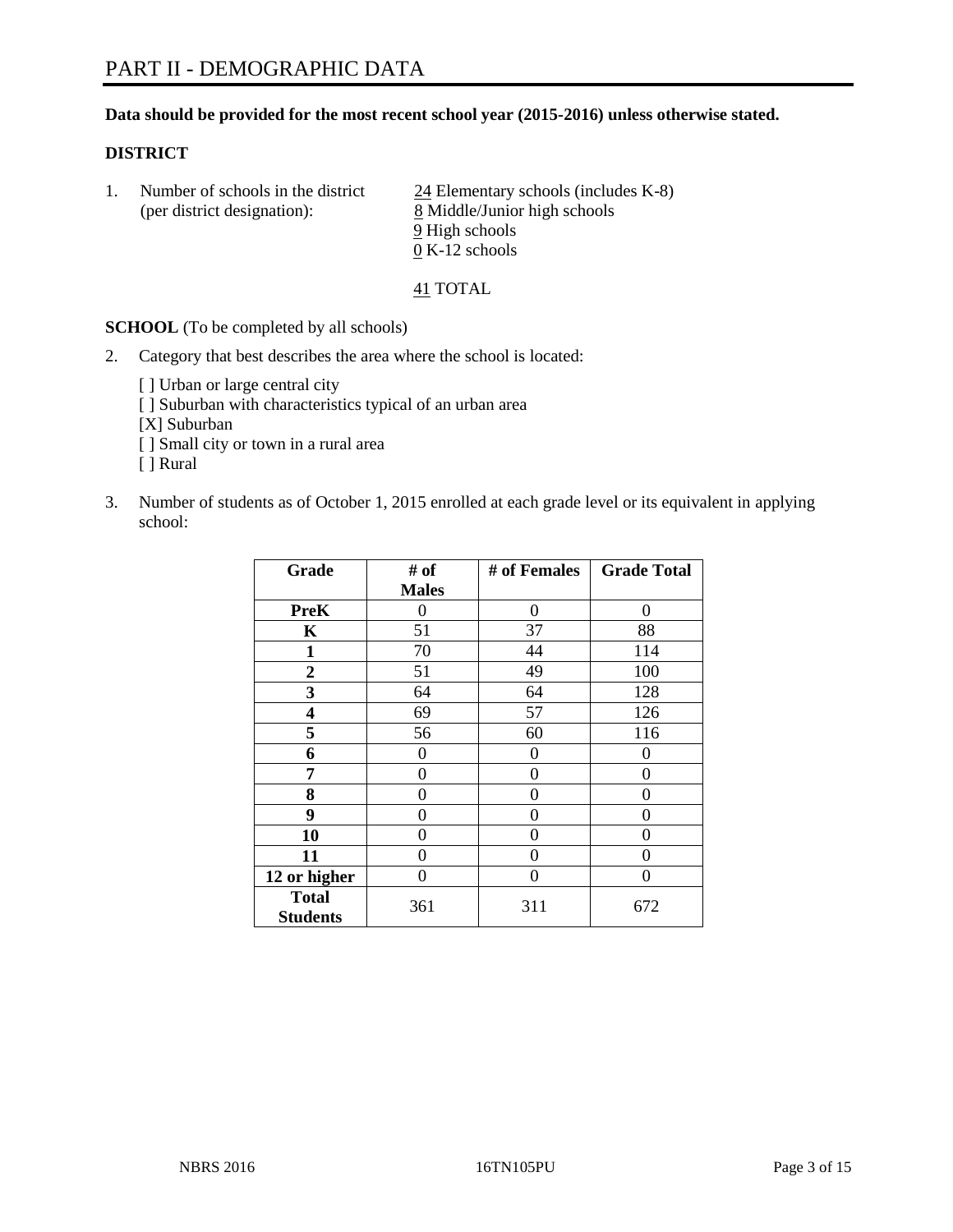the school: 6 % Asian

4. Racial/ethnic composition of  $\underline{0}$  % American Indian or Alaska Native 2 % Black or African American 3 % Hispanic or Latino 0 % Native Hawaiian or Other Pacific Islander 89 % White 0 % Two or more races **100 % Total**

(Only these seven standard categories should be used to report the racial/ethnic composition of your school. The Final Guidance on Maintaining, Collecting, and Reporting Racial and Ethnic Data to the U.S. Department of Education published in the October 19, 2007 *Federal Register* provides definitions for each of the seven categories.)

5. Student turnover, or mobility rate, during the  $2014 - 2015$  school year:  $6\%$ 

This rate should be calculated using the grid below. The answer to (6) is the mobility rate.

| <b>Steps For Determining Mobility Rate</b>    | Answer |  |
|-----------------------------------------------|--------|--|
| $(1)$ Number of students who transferred to   |        |  |
| the school after October 1, 2014 until the    | 29     |  |
| end of the 2014-2015 school year              |        |  |
| (2) Number of students who transferred        |        |  |
| from the school after October 1, 2014 until   | 9      |  |
| the end of the 2014-2015 school year          |        |  |
| (3) Total of all transferred students [sum of | 38     |  |
| rows $(1)$ and $(2)$ ]                        |        |  |
| (4) Total number of students in the school as | 652    |  |
| of October 1, 2014                            |        |  |
| (5) Total transferred students in row (3)     | 0.058  |  |
| divided by total students in row (4)          |        |  |
| $(6)$ Amount in row $(5)$ multiplied by 100   |        |  |

6. English Language Learners (ELL) in the school:  $1\%$ 

10 Total number ELL

Specify each non-English language represented in the school (separate languages by commas): Haitian, Creole, French, Spanish, Krio, Lingala, Chinese, Turkish, Russian, Kurdish, Korean.

- 7. Students eligible for free/reduced-priced meals: 6 % Total number students who qualify:  $\frac{43}{2}$
- 8. Students receiving special education services: 8 %

59 Total number of students served

Indicate below the number of students with disabilities according to conditions designated in the Individuals with Disabilities Education Act. Do not add additional conditions. It is possible that students may be classified in more than one condition.

| 6 Autism                | $\underline{0}$ Orthopedic Impairment   |
|-------------------------|-----------------------------------------|
| 0 Deafness              | 7 Other Health Impaired                 |
| 0 Deaf-Blindness        | 10 Specific Learning Disability         |
| 0 Emotional Disturbance | 16 Speech or Language Impairment        |
| 1 Hearing Impairment    | 0 Traumatic Brain Injury                |
| 3 Mental Retardation    | 2 Visual Impairment Including Blindness |
| 2 Multiple Disabilities | 12 Developmentally Delayed              |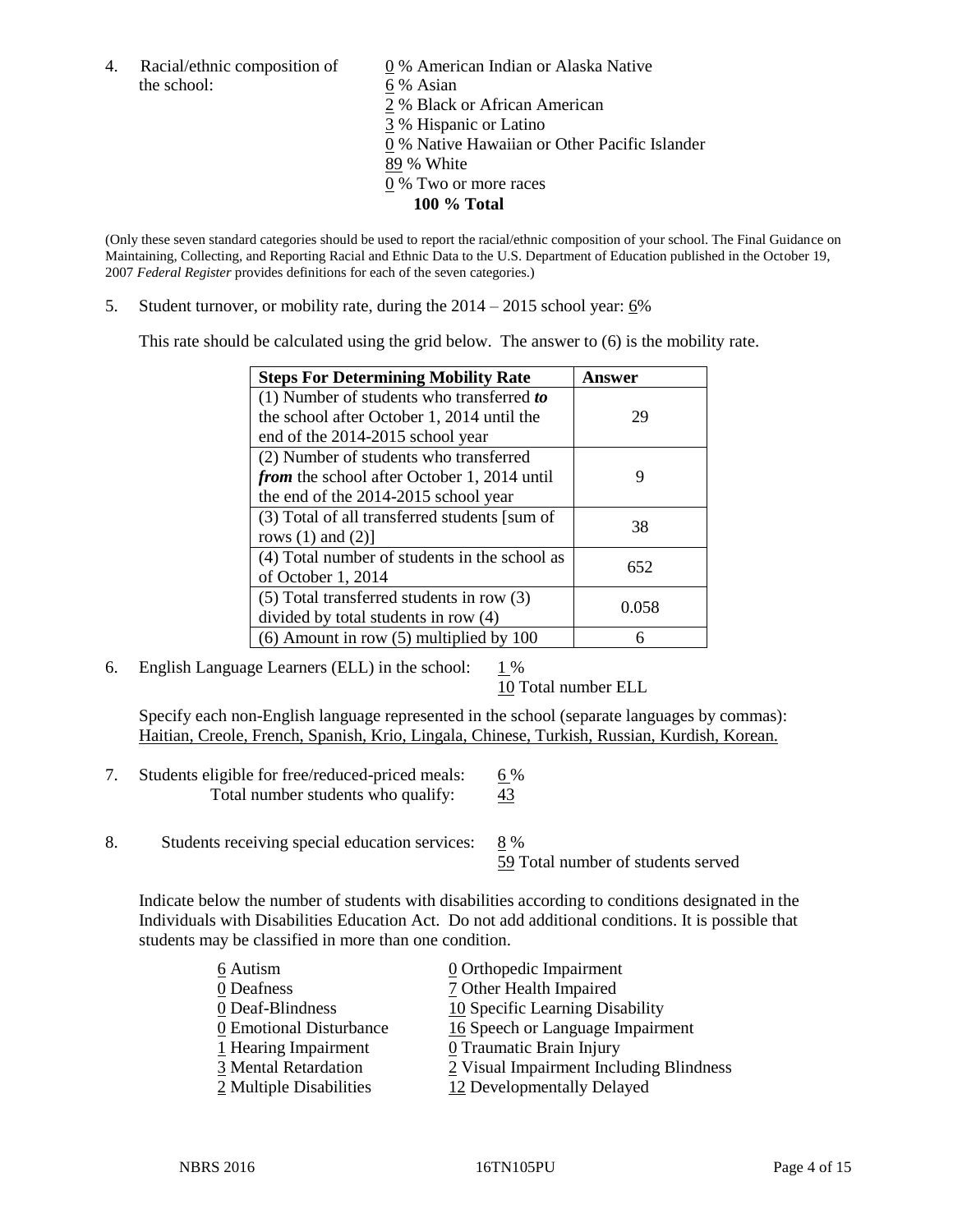- 9. Number of years the principal has been in her/his position at this school: 3
- 10. Use Full-Time Equivalents (FTEs), rounded to nearest whole numeral, to indicate the number of school staff in each of the categories below:

|                                       | <b>Number of Staff</b> |
|---------------------------------------|------------------------|
| Administrators                        |                        |
| Classroom teachers                    | 31                     |
| Resource teachers/specialists         |                        |
| e.g., reading, math, science, special | 13                     |
| education, enrichment, technology,    |                        |
| art, music, physical education, etc.  |                        |
| Paraprofessionals                     | 30                     |
| Student support personnel             |                        |
| e.g., guidance counselors, behavior   |                        |
| interventionists, mental/physical     |                        |
| health service providers,             |                        |
| psychologists, family engagement      |                        |
| liaisons, career/college attainment   |                        |
| coaches, etc.                         |                        |

- 11. Average student-classroom teacher ratio, that is, the number of students in the school divided by the FTE of classroom teachers, e.g.,  $22:1$  21:1
- 12. Show daily student attendance rates. Only high schools need to supply yearly graduation rates.

| <b>Required Information</b> | 2014-2015 | $2013 - 2014$ | 2012-2013 | 2011-2012 | $2010 - 201$ |
|-----------------------------|-----------|---------------|-----------|-----------|--------------|
| Daily student attendance    | 77%       | 97%           | 97%       | 97%       | 97%          |
| High school graduation rate | 0%        | $\gamma\%$    | 9%        | 9%        | 0%           |

#### 13. **For high schools only, that is, schools ending in grade 12 or higher.**

Show percentages to indicate the post-secondary status of students who graduated in Spring 2015.

| <b>Post-Secondary Status</b>                  |                |
|-----------------------------------------------|----------------|
| Graduating class size                         |                |
| Enrolled in a 4-year college or university    | 0%             |
| Enrolled in a community college               | 0%             |
| Enrolled in career/technical training program | 0%             |
| Found employment                              | 0%             |
| Joined the military or other public service   | 0%             |
| Other                                         | $\frac{10}{6}$ |

14. Indicate whether your school has previously received a National Blue Ribbon Schools award. Yes No X

If yes, select the year in which your school received the award.

15. In a couple of sentences, provide the school's mission or vision statement.

We are a community of learners preparing our children to become independent, responsible, high-achieving, and knowledgeable citizens.

16. **For public schools only**, if the school is a magnet, charter, or choice school, explain how students are chosen to attend.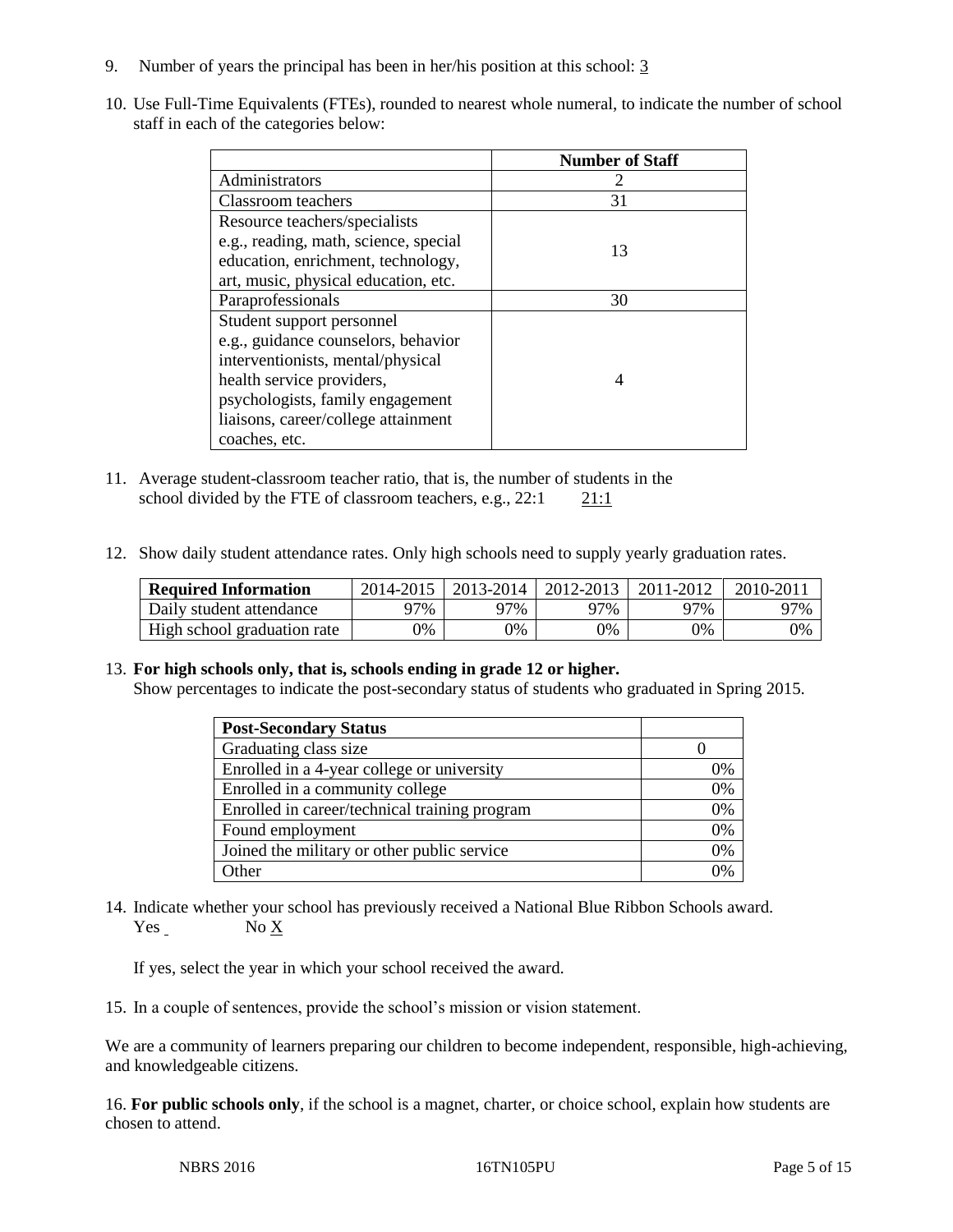# PART III – SUMMARY

Happy Birthday, Walnut Grove! This year, Walnut Grove celebrated 25 years of excellence in education with a school birthday party. Students and staff wore class-shirts and birthday hats for the occasion. The high school marching band performed, our teachers danced in a surprise flash mob, everyone sang "Happy Birthday" to our mascot, Stanley the Grizzly, and inaugural faculty members were recognized. The most poignant part of the party was when our assistant principal read favorite memories from our staff. We are fortunate to have several inaugural faculty members still teaching and several members of the staff who were once students of this great school. Our birthday celebration provides a glimpse into the Walnut Grove community and the 25 years of excellence that make this school distinctive.

"We are Walnut Grove" is a common refrain at our school. We are a community of learners preparing our children to become independent, responsible, high-achieving, and knowledgeable citizens. When Walnut Grove was founded it was a small, neighborhood school. In the past decade, county growth has exploded. To keep up with growth, our county expanded our school zone. We serve families from farms, rural roads, established neighborhoods, affluent subdivisions, and apartments. As our school population has evolved, we have maintained our traditions, but reflectively changed programs to serve our changing student body academically, emotionally, socially, physically, and culturally.

Academically, our tradition of excellence is evidenced by our collective commitment to rigorous instruction. We are a faculty of learners who consistently collaborate to deliver research-based instruction to our student body. A team-based instructional approach is evidenced through weekly grade level planning, studentcentered data team meetings, co-teaching with academic coaches, and collective subscription to professional development. Our commitment to academic rigor has allowed Walnut Grove to consistently perform in the top 5% of all Tennessee schools. Our high achievement has resulted in Walnut Grove earning Reward School status since the Tennessee Department of Education initiated the Reward School program in 2012.

At Walnut Grove, we believe that our academic foundation is complemented by traditions that shape the character of our students and community, thereby supporting their social and emotional well-being. Our school traditions center on the involvement of students, staff, and families. Traditions include, Buddy Readers where students from fourth and fifth grades partner with our youngest grades to practice fluency, develop an appreciation for reading, and create cross-grade relationships. Another example is our studentled television station, where each morning students produce "Good Morning-Walnut Grove." A quiet tradition is the concerted effort to welcome and include all students. Our school counselor meets with and dotes on each new student, visiting them in their classroom. She also hosts lunch-bunches and friendship groups to ensure that all Walnut Grove students feel included and accepted from the moment they step on campus. Similarly, our PTA connects new families to our community, helping parents understand the vital role they play in our community school. As our population has grown and diversified, we have stayed committed to these traditions yet also made a calculated effort to expand our outreach. For example, during a large county rezoning two years ago, we opened our campus to new families one spring evening. New families were able to meet with teachers and take student-led campus tours. Thus, our new families were already acclimated to Walnut Grove in the fall.

Traditions that celebrate students and families occur daily before and after school. Over 550 students, or 80% of our student body, participate in a before or after school club. To cultivate a commitment to service learning and responsible leadership, we have a Student Ambassador Program, Make-A-Difference Club, and Green Team. To foster a lifetime of play and physical well-being, Walnut Grove annually hosts a Jump Rope Club, Track Club, two family "Fun Runs," and Fifth Grade Olympics. To celebrate and develop an appreciation for the arts, every grade level produces and performs an annual play, our music teacher directs the Walnut Grove Chorus, and our art teacher develops student artists who participate in local and state art shows. To enrich the curriculum and celebrate culture, students are invited to participate in the Volunteer State Book Award contest, Destination Imagination, and Spanish enrichment classes.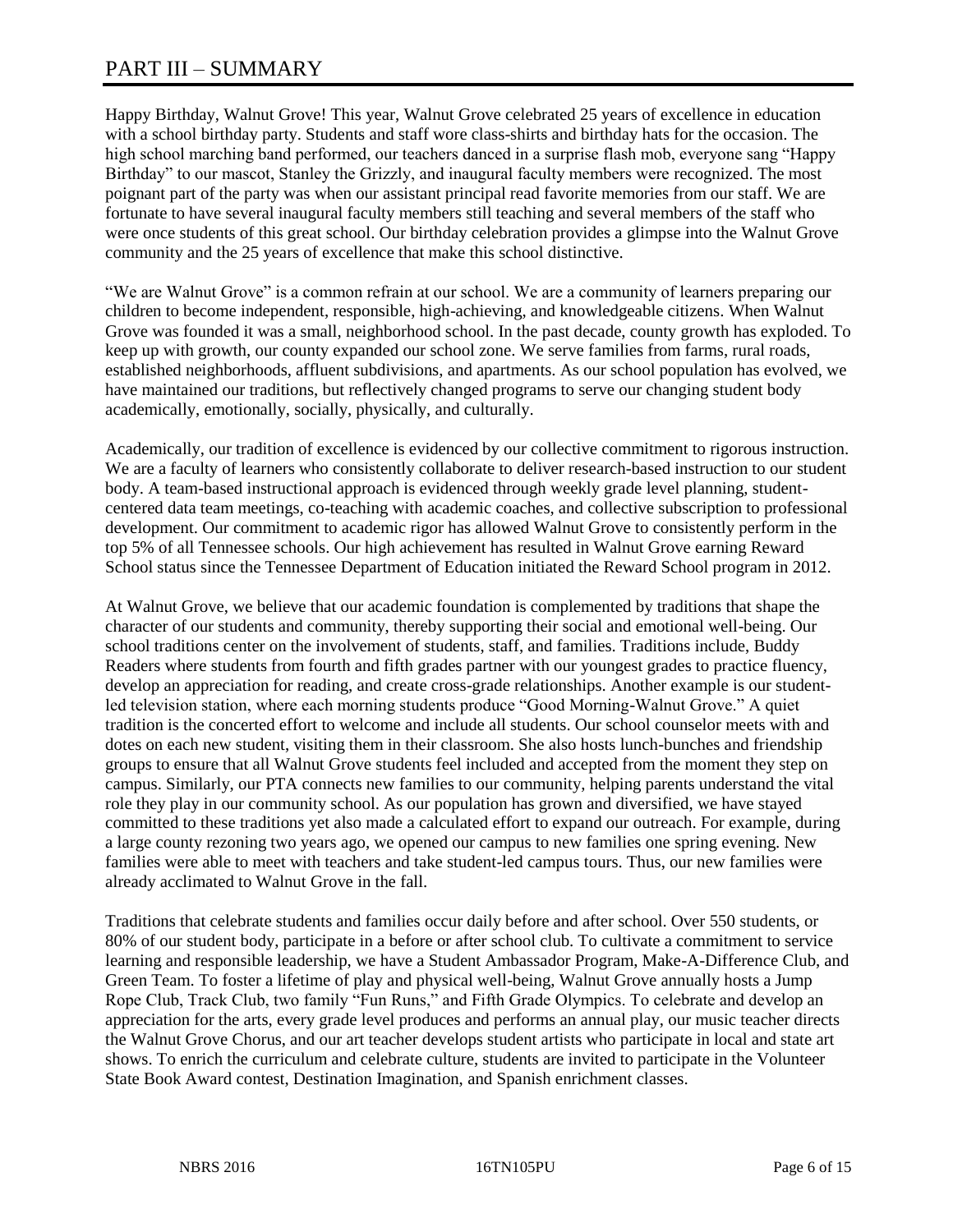Like our Birthday Celebration, we have large scale community events each year, including "Groovin' at the Grove", our fall family concert, and an annual Spring Carnival. Every year these events are collaboratively redesigned by our Building Leadership Team, fourth and fifth grade Student Ambassadors, and PTA. We believe that by revisiting and revising these traditions annually, we allow our current community to sculpt tradition and thereby, contribute to the legacy that is Walnut Grove. This reflective and reflexive approach allows all community members to say, "We are Walnut Grove" with pride.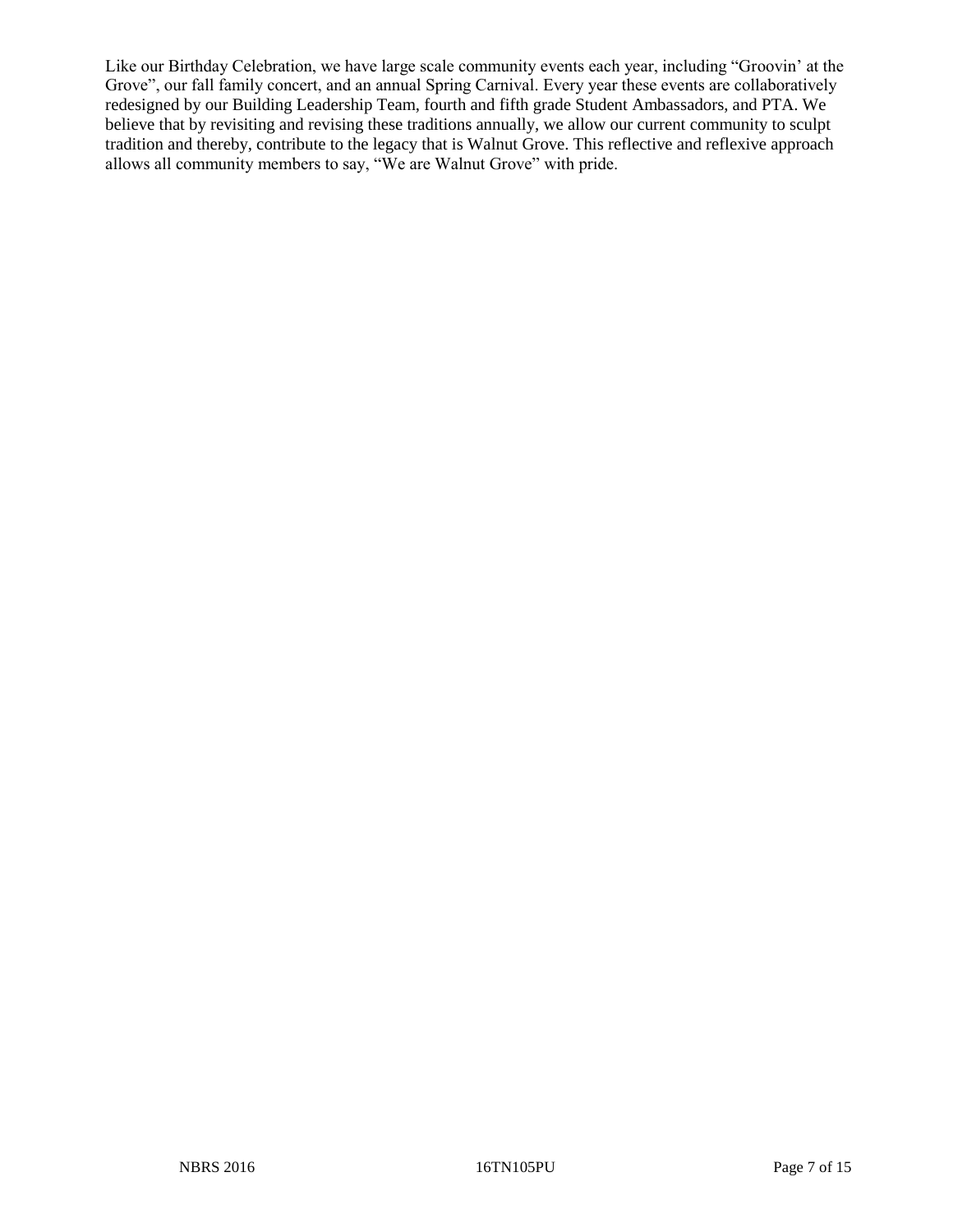# 1. Core Curriculum:

At Walnut Grove, the core curriculum is built and organized around subject specific standards outlined by the Tennessee Department of Education and the Williamson County Scope and Sequence. The Williamson County Scope and Sequence includes learning expectations that exceed state standards. Teachers discern and choose how to instruct, implement, and assess each standard during weekly, collaborative, grade level planning meetings. Instruction is inquiry based, highly integrated, infused with technology, and heavily focused on student writing throughout the curriculum.

Three academic coaches (reading, mathematics, differentiation) assist teachers in curriculum planning, implementation, and student intervention. Co-teaching and planning, professional development, culling of curricular resources, data-analysis, and student intervention are services routinely provided by academic coaches. This work scaffolds and supports the implementation of the core curriculum.

Differentiation is a hallmark of the core curriculum at Walnut Grove. Teachers continually analyze student data and in turn adjust their pedagogy and instructional techniques to ensure all students acquire the foundational skills from the core curriculum. Students who do not make adequate growth despite on-going classroom differentiation are supported during daily Response to Intervention. Alternatively, students who exceed classroom expectations are provided enrichment opportunities throughout the school day.

## English/Language Arts

Explicit reading instruction comprises 90 minutes of the school day; however, we believe reading is taught during every aspect of the core. Whole group instruction is 30 minutes, followed by differentiated small group instruction and purposeful practice. Teachers craft their literacy block using a multitude of resources including but not limited to, a basal text (McGraw- Hill's Wonders), leveled readers, non-fiction periodicals, novels, Reading A-Z, Comprehension Toolkit, 5 point writing program, readers and writers response journals, graphic organizers, the Developmental Spelling Assessment, and Florida Center for Reading Research materials. Literacy instruction methods that engage and support all students include: shared reading, close reading, guided practice, generating questions, and developing metacognitive strategies. Flexible small groups are developed based on student performance on specific measures including, but not limited to, STAR assessments, and the Developmental Reading Assessment. When not participating in whole or teacher directed small group instruction, our students are engaging in individualized purposeful practice to reinforce each standard. Our school-wide literacy curriculum is enriched through author visits, cross-grade Buddy Readers, participation in the Tennessee State Book Award Nominees, guest readers, and our annual Read-a-Thon.

# Math

Math Instruction in our kindergarten through second grade classrooms is 60 minutes and grades third through fifth is 90 minutes. Across the math curriculum continuum, all teachers use the 5E's-engage, explore, explain, elaborate, and evaluate in daily lesson plans. Students learn foundational math skills using unique concrete representations, through a plethora of manipulatives that reinforce conceptual understandings. To further enhance and deepen understanding our teachers use Creative Mathematics, Investigations, Touch Math, Sunshine Math, model drawings, math tasks, and number talks in daily instruction. During the math block students participate in differentiated small group instruction and purposeful practice centers. Through these differentiated centers, students build mathematical proficiency and fluency of essential skills. Math instruction is further brought to life with special visits from "The Five Fairy" and "Zero the Hero" (our math coach dressed as a superhero)! At Walnut Grove, school math nights highlight the home and school connection providing parents an opportunity to play math games with their children while learning strategies to support math learning at home.

# Science/Social Studies

The science and social studies curriculum is acquired through hands-on opportunities and collaborative grouping which embodies active learning, critical thinking, and problem solving skills. In social studies,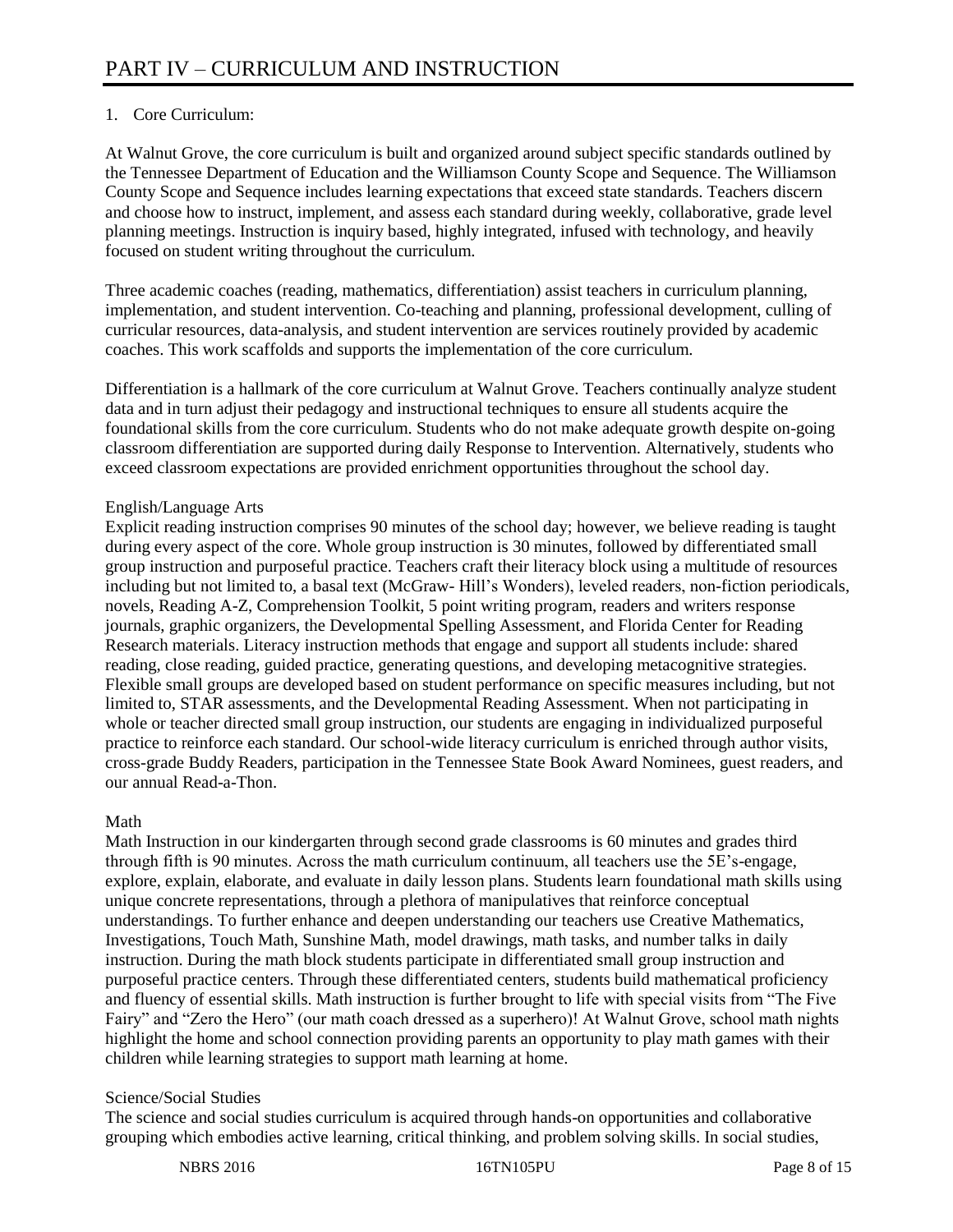simulations, primary source analysis, discussions, and guest speakers outline our key instructional practices. Annual grade level field trips to the state capitol, Civil War battlefields, Junior Achievement Biz Town, and U.S. Space & Rocket Center, bring local and national history to life and create appreciative young citizenry. Inquiry based science instruction is delivered via science kits which are delivered quarterly and have a number of science experiments thereby allowing students to learn the standards as active scientists.

Walnut Grove's core curriculum is balanced, integrated, relevant, and rigorous. Our teachers use researchbased instructional methods to instill a love of learning and promote 21st Century thinking skills in all students.

# 2. Other Curriculum Areas:

Walnut Grove's Related Arts program comprises a weekly curriculum for kindergarten-fifth grade students in music, art, physical education, library science, guidance, and technology. Our Related Arts faculty is highly knowledgeable and a cornerstone of our school.

The art curriculum aligns to National Standards for Art education. Beginning in kindergarten our students work in various mediums including, clay, paint, oil pastel, yarn weaving, etc. Student instruction is based on core art skills which embed cognitive, psychomotor, and affective learning goals. Lessons include famous artists and their works. In recent years, collaboration between our art teacher and math coach has led to the development of cross-curricular connections between the subjects. Student art work lines the hallways and one piece of artwork is featured each week on our school television station, WGES-TV. Students are encouraged to participate in both local and state art shows including the Frist Center for the Visual Arts. Finally, Walnut Grove consistently wins grants for notable artists to visit and share their expertise with students.

The Walnut Grove library is always open. Students check out books all day. Our collection is curated to reflect student interests as well as state academic standards. Library instruction is guided by National Literacy and Information Literacy standards. Our media specialist collaborates with classroom teachers. The products of this collaboration are inquiry-based projects that integrate research and informational literacy skills. The library has an annual book fair that culminates in a school-wide Read-a-Thon. During the Reada-Thon, nationally known authors, such as Donald Davis, Jeri-Ann Agee, and Sigmund Brower, visit campus to discuss their writing craft. In addition, students are encouraged to read the annual Tennessee Volunteer State Book Award Nominees and are rewarded for their efforts.

Students engage in formal physical education instruction twice a week. From kindergarten through fifth grade students become proficient in a multitude of movements, fitness, and sports specific skills. Our campus provides students, parents, and the community with opportunities to learn, explore, and experience a variety of physical education programs and activities. Grant programs and clubs such as Nike Marathon Kids, Walk Across Williamson, NASP Archery, Jump Rope and Track Club improve our communities overall health and wellness. Additional activities such as monthly fitness challenges, and our annual "Fun Run" target Walnut Grove's commitment to wellness. Seventy-five percent of our school population participate in these endeavors.

Music education is a study of music theory, voice, and performance. Using the Orff-method based music program, we believe in music creation that embraces cultural diversity and integrates with all curricula. Annually, each grade level performs a musical program based on the core curriculum. In fourth grade, the music and physical education departments team up to perform an International Folk Dance project, whereby students dance, sing, and play instruments representing various countries across the globe. Our music program is featured annually in the Williamson County Fine Arts Festival. Additionally, Walnut Grove has a before-school chorus comprised of 75 third-fifth grade students. Walnut Grove invites special ensembles representing the Nashville Opera, and the Nashville Symphony to present educational performances to our students.

Technology instruction is embedded in every classroom. Students participate in weekly, whole-class technology lessons in our computer lab. Direct instruction provides students opportunities to develop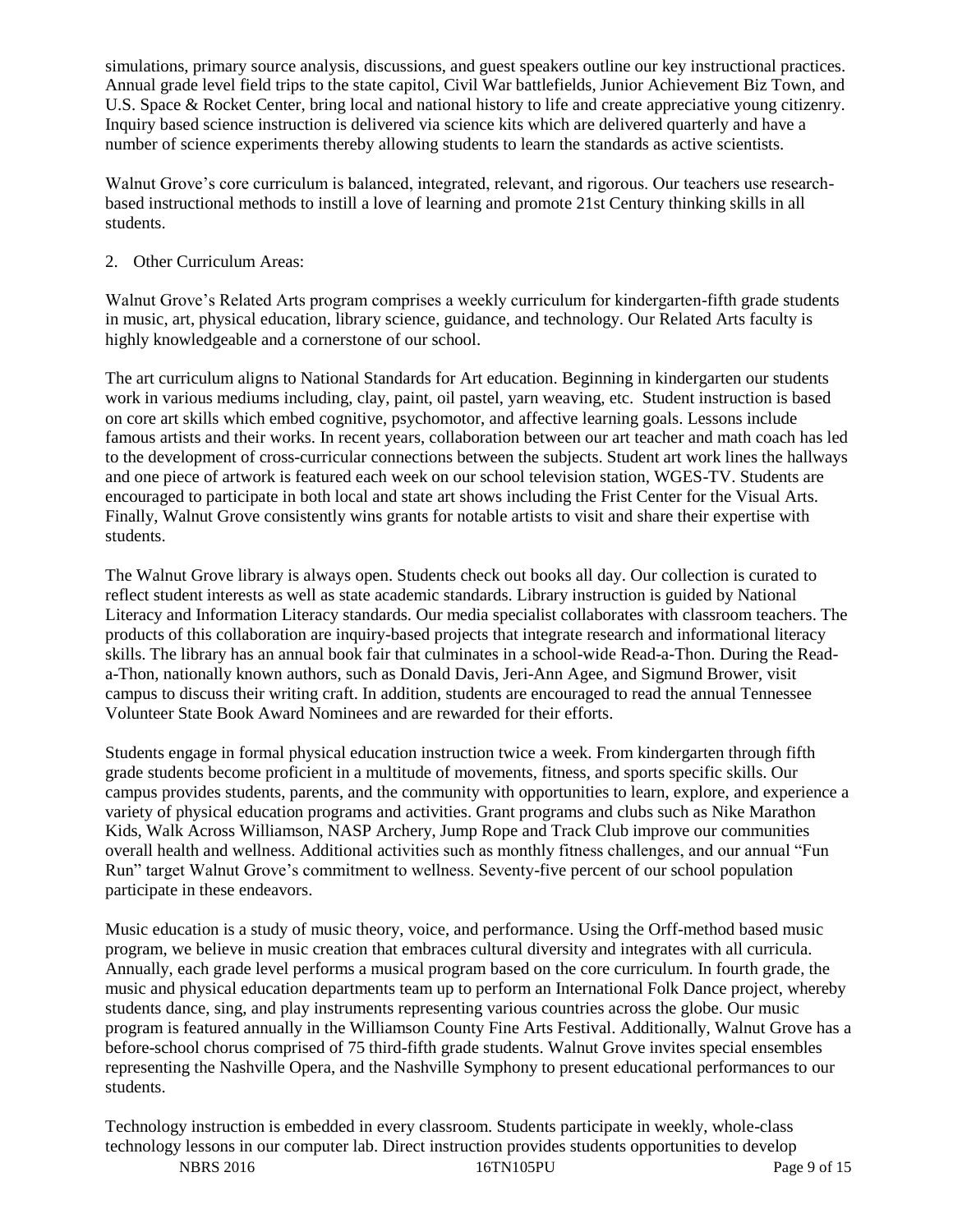technology literacy. Students begin with simple keyboarding and move to more complex tasks such as creating PowerPoints using graphics, and computer program coding. Third through fifth grade students utilize Google Classroom to collaborate with peers and complete assignments. We participate in the National Digital Learning Day. On the 21st Century Technology Skills Assessment our second and fourth graders had the highest scores in the district.

Using the American School Counselor model, our school counselor teaches spiraled guidance lessons that support academic, social, and career development. In addition, our school counselor provides small group and individual counseling sessions to students on a myriad of personal and social issues, such as divorce, friendship, and grief. Finally, our counselor provides support to families in crisis and who are in economic need. Most importantly, our school counselor unites our campus during Red Ribbon Week to support a safe and bully-free school.

Walnut Grove students are encouraged to fulfill all of their talents through our diverse related arts curriculum.

3. Instructional Methods and Interventions:

Walnut Grove meets the needs of our diverse population of students through the use of various instructional approaches, methods, and interventions. Walnut Grove teachers excel in differentiating the curriculum in order to ensure academic excellence for all students. Based on continuous assessments, daily instruction is provided through flexible grouping during both core instruction and intervention. Our teachers create positive learning environments where all student needs are met through leveled questioning and personalized academic feedback within whole group, small group, and individualized instruction.

Our Response to Intervention (RtI) approach is a daily time where all students are instructed in their area of need as determined by our universal screener, STAR. Students whose data falls below the benchmark are placed in tiered groups according to their need. Students in these tiered groups receive research-based interventions targeting their deficit. At or above level students participate in differentiated classwork or "Walk to Learn." Students are grouped with academic peers to ensure continuous growth in identified areas of need through either remediation, reinforcement of skills, or enrichment. These groups are flexible and continuously change based upon students' need.

Walnut Grove teachers provide explicit, rigorous instruction through various research-based methods and interventions. Teachers, academic coaches, and support staff implement methods such as: problem based learning strategies, simulations, Socratic Discussions, and creative projects to develop the students' critical and creative thinking skills. For example, given real world situations, students collaborate with peers, and apply their knowledge to determine solutions. While studying area and perimeter, students are tasked to design a garden using specific criteria. At the conclusion of the task, students observe and reflect on the varying outcomes. A mathematical discussion concludes this lesson as students look for similarities and differences between the solution strategies. Other problem based learning experiences included: scientific inquiry, differentiated math centers, number talks and tasks, and web quests.

Technology is used throughout the school day and is embedded into all instructional practices. All grades use iPads and computers to promote keyboarding, phonics, phonemic awareness, spelling, research, math, and fluency skills. Grades three through five utilize Google Classroom for math talks, writing and peer to peer responses. Other research based platforms used include iRead, System 44, and Moby Max.

Through continual differentiation, Walnut Grove keeps student growth and achievement in the forefront of all instructional practices.

4. Assessment for Instruction and Learning and Sharing Assessment Results:

Walnut Grove measures student achievement, monitors growth, and informs instruction utilizing data from multiple assessments including STAR, AIMSweb, Developmental Reading Assessment, Developmental Spelling Assessment, Phonological Awareness Test, and district formative and state-wide summative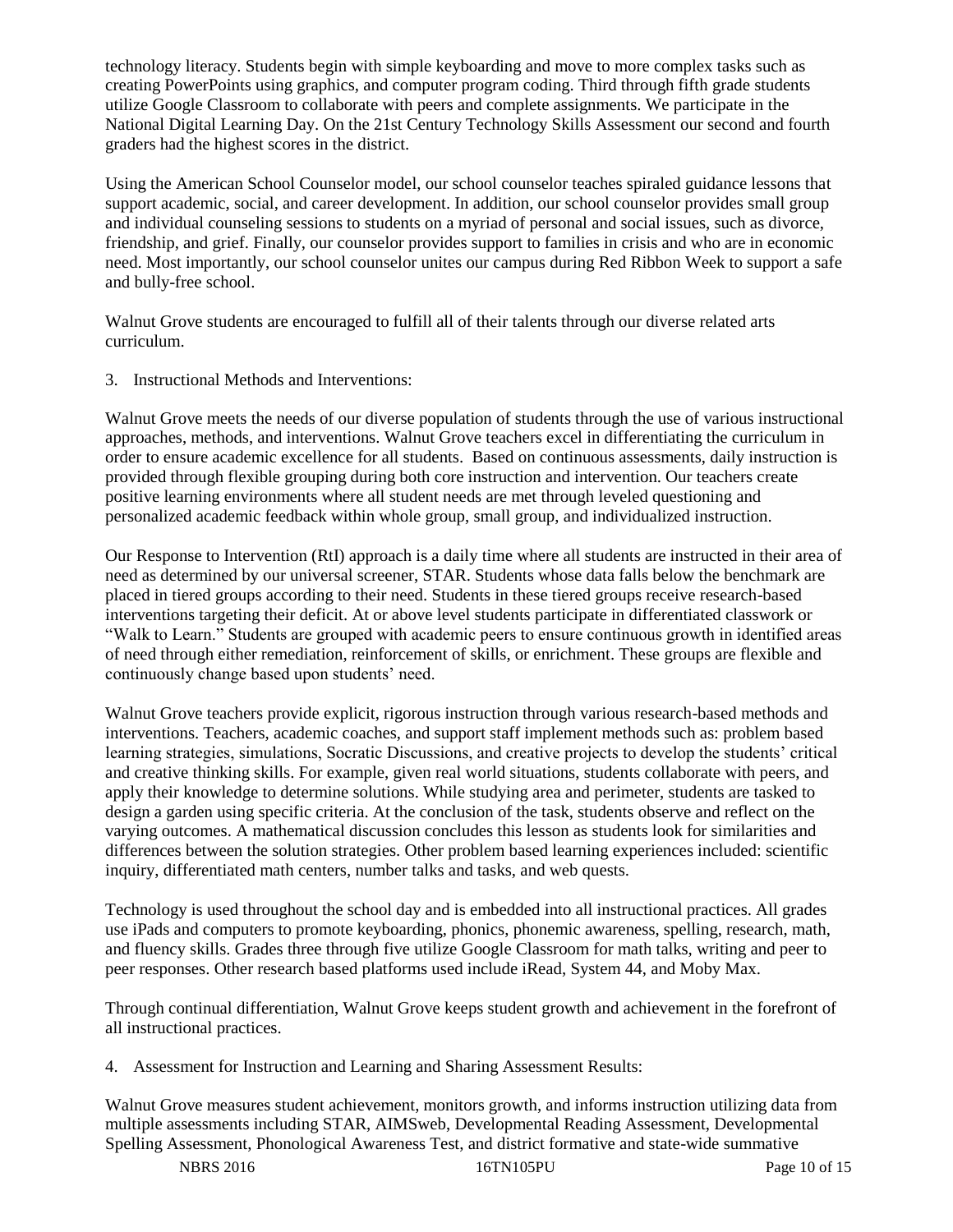assessments. After careful data analysis, teachers plan their instruction, interventions, and enrichment.

As a universal screener, STAR is administered at least three times a year in Reading and Math. Furthermore, STAR is used to bi-weekly progress monitor students receiving Tier 2 or 3 interventions, and/or at the teacher discretion. While the STAR screener provides essential data for RtI planning, our teachers also use the reports for small group instructional goals. In addition to STAR, teachers use data gleaned from DRA, DSA, AIMSweb, and other tools to gain further insight into their students' specific strengths and needs.

During our monthly data team meetings, school administrators, psychologist, reading and math coaches, differentiation coach, guidance counselor, ESL teacher, and classroom teachers meet to review and analyze progress. Students needing additional or intensive intervention, enrichment, and sub-group populations are targeted and recommendations are made for appropriate interventions (remediation or enrichment).

Parents of all students are informed of their child's progress through multiple means including parent conferences, e-mails, and the district's Web-based student information system. School-wide achievement is recognized through newsletters, open house announcements, school board meetings, and chamber of commerce presentations. In addition, parents of students in Tier 2 and 3 (less than 25th percentile and 10th percentile, respectively) receive monthly progress letters. An RtI team meets with parents if students are not making adequate progress in order to create a more comprehensive plan of action. Instructional coaches and school psychologist have the option to administer more specific assessment in the event that a student is not responding to intervention. Teachers are sensitive to the varying backgrounds of our students, with particular attention paid to closing achievement gaps of sub-group populations.

To ensure continued growth of high-achieving students an advanced academic support team meets when it is believed a child requires enrichment beyond what is available through normal classroom differentiation. State assessment and STAR results, along with parent and teacher observations, are analyzed to determine if a need exists. If so, advanced screening is administered.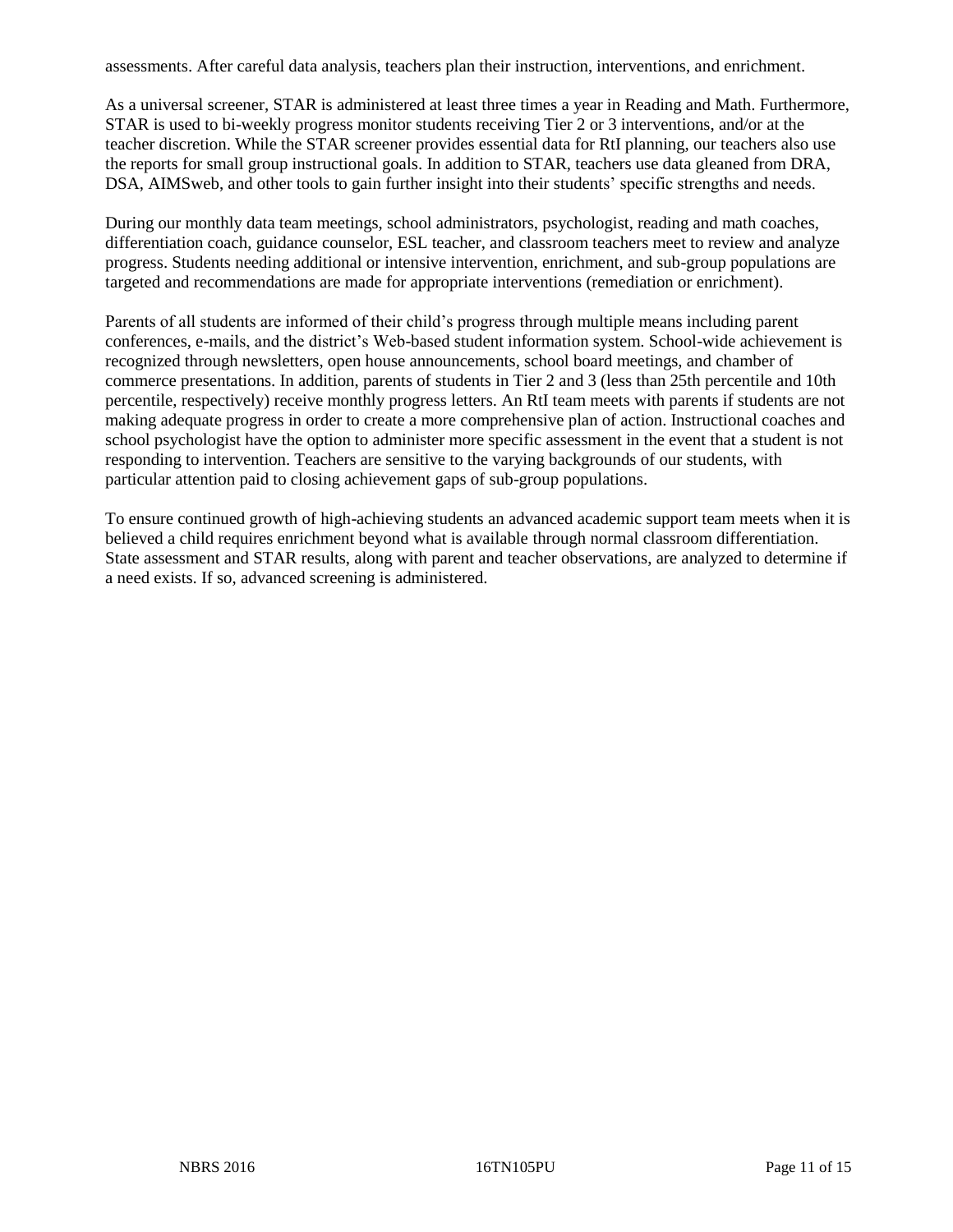# 1. School Climate/Culture:

This year Walnut Grove celebrated 25 years of excellence in providing positive classroom cultures among teachers, students, administrators, and the Grizzly community. Each day includes implementation of positive recognition where students are immersed in a day supporting academic, social, and emotional growth.

When you step on to Walnut Grove's campus you are welcomed by an administrator, teacher or staff member, followed by a greeting from your classroom teacher. Our morning announcements are telecast into the classrooms live by our fifth grade leaders. These announcements provide character thoughts for the day, daily birthdays, random acts of kindness, and artists of the week just to name a few. All students take turns leading the on-air Pledge of Allegiance to promote public speaking and patriotism.

Morning Meetings were implemented last fall and offer a stage to share greetings and various activities. These activities may include educational games or building personal relationships within the classroom. This fosters a safe, nurturing environment that sets a positive learning tone for the rest of the day.

Through our school-wide behavior expectations, Positive Behavior Interventions and Supports (PBIS) program, students strive to be respectful, responsible, and give their best effort in order to maintain a positive learning environment throughout the entirety of our school day. Students are often rewarded with Grizzly Gold which they are able to use for school-wide or classroom incentives such as reading to another classroom. Classrooms are recognized weekly by administrators for outstanding behavior choices that they've demonstrated throughout the week.

Our Be Nice Committee consists of fourth and fifth grade students elected by their homeroom teachers who exhibit excellent character. This body of student minds encompasses all PBIS Expectations, contributes new ideas, and portrays the excellence of a Walnut Grove student.

The school culture at WGES creates an environment where teachers feel validated, appreciated, and empowered by professional development opportunities and open lines of communication with our administrators. Our professional development directly correlates with the needs expressed by the faculty including vertical planning, learning through active participation and bringing in engaging, motivating, and knowledgeable presenters within our profession.

Walnut Grove is a positive place of learning, teaching, and working together. Expectations are set for both students and staff through positive support, acts of appreciation, and creating an environment where people belong and are loved. The culture created allows students to learn and grow to the best of their abilities.

2. Engaging Families and Community:

Walnut Grove is a family of nearly 800. We believe strong families and a sense of community are essential to the academic success and well-being of every child. The Walnut Grove Parent Teacher Association (PTA) is the anchor of family engagement. More than 400 families, or 90% percent of our school population, actively supports the PTA. The main functions of the PTA are to communicate, support, and most importantly, cultivate the spirit of community that is Walnut Grove.

Cultivating the "Spirit of Walnut Grove" is a collaborative endeavor between the PTA leadership, families, teachers, and students. To maintain the sense of community, Walnut Grove utilizes open pathways of communication. Our PTA executive board and principal meet weekly to maintain clear and consistent communication between home and school. Together, the board and principal write a bi-weekly school newsletter, The Grizzly Gazette, to inform parents about academics, arts, athletics, the community, and upcoming events. Additionally, the PTA maintains its own website and Facebook page so that families can use social media networking to coordinate volunteer opportunities and often, share pictures of Walnut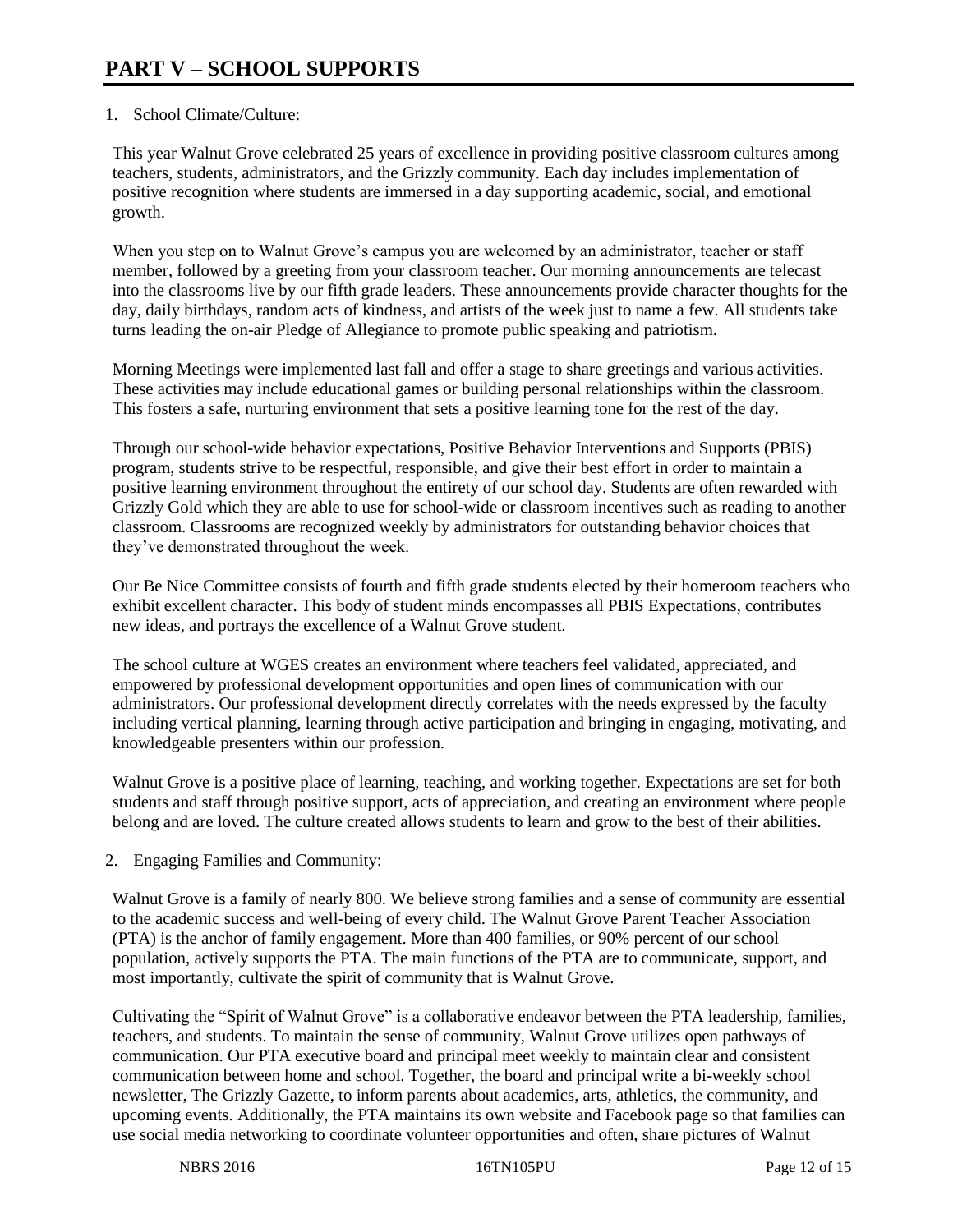#### Grove events.

Another strategy Walnut Grove uses to maintain the school, community connection is through collaborative decision making. Nearly all of our school events are co- planned and orchestrated by our stakeholders. To develop fundraising initiatives, the principal, PTA, and Building Leadership Team review student achievement and school climate data as well as teacher and community feedback. This feedback is used to determine our next fundraising goals. Notably, our three largest events, Groovin' at the Grove, the Spring Carnival, and Read-a-Thon involve the greatest amount of collaboration between stakeholders. These events solicit involvement from teachers, parents, and the community. This year our fundraising initiatives are contributing to school improvement in the following areas; additional technology, curriculum resources, playground improvements, and school safety.

Fostering lasting relationships with local community partners helps strengthen Walnut Grove as a whole. Community partners such as: Tree Wise provides saplings for Arbor Day, the Williamson County Master Gardener Association maintains our educational butterfly garden, and local fire and police departments visit our campus annually to teach safety and responsibility. The local 4-H chapter teaches public speaking units to our fourth and fifth grade students each year. Our United Way partnership provides tangible items and services in support of student needs. This on-going collaboration creates a positive community spirit, which increases engagement and support for student success.

#### 3. Professional Development:

Walnut Grove teachers are highly dedicated to their instructional craft. This dedication is evidenced by a willingness to continue to learn and grow as professional leaders. Our professional development is aligned with the district's mission and is collaborative, job-embedded, teacher-led, and continually evolving.

Each year, using a logic model, the faculty reviews student achievement data as well as individual and collective teaching practices in order to identify professional learning needs. Once identified, these needs are crafted into a multi-faceted professional development plan. Recently, our professional development focus has been maximizing small group instructional time in reading and math. Our academic coaches worked with an outside consultant to plan and provide two days of professional development dedicated to small group instruction. To create professional learning coherence, this professional development was delivered using small group instruction. Teachers' participated in small groups as the coaches modeled exemplary lessons and conferred with teachers about instructional refinement. Additionally, a small group book study was launched using Debbie Diller's "Making the Most of Small Groups" as well as a Google Classroom collaborative course, Morning Meeting, facilitated by our principal. Our math coach created a BUILD professional learning day, where grade levels made differentiated math centers to implement during small group instruction.

As professional understanding evolves during the school year, the administration reviews several data points to ensure that instructional growth and ultimately, student achievement is occurring. We consider how specific professional development aligns to the instructional domains in the Tennessee Evaluation Model. For example, after implementing professional development on small group instruction, we have seen remarkable growth in the evaluation domains of grouping, academic feedback, and environment. Further, during data team and building leadership team meetings, we consistently review STAR benchmark data, relative to the logic model and supporting professional development plan. Grade level teams discuss overall student growth, areas of concern, and adjust our professional development plan accordingly.

In addition to school-based professional development, many of our teachers attend district, state, and national professional development workshops. All professional development completed outside of Walnut Grove must be pre-approved by the administration and show alignment to academic standards, support student achievement, and illustrate a connection to school improvement. In keeping with our collaborative spirit, teachers who attend conferences return and lead the staff in new instructional practices.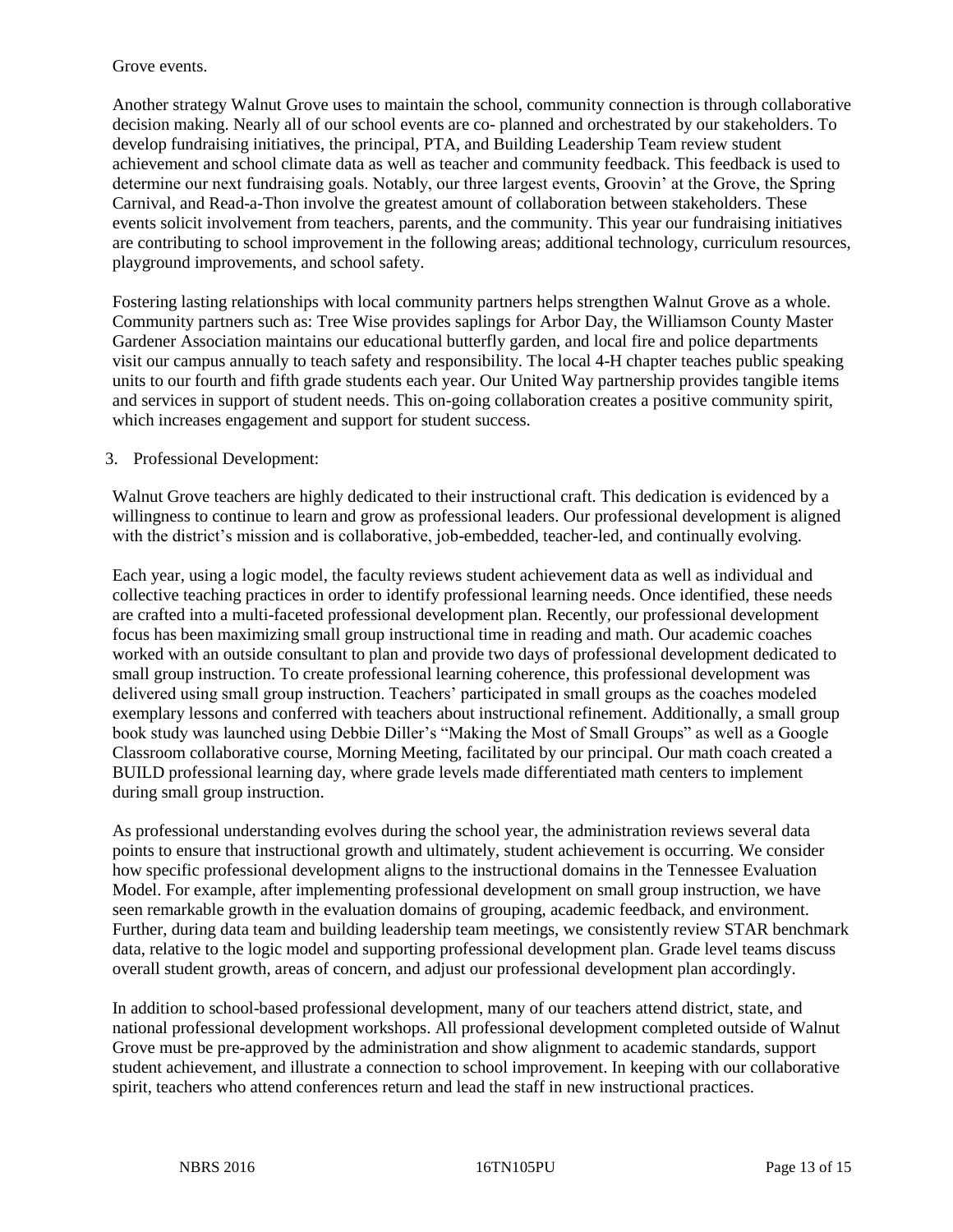#### 4. School Leadership:

Walnut Grove employs a shared leadership philosophy. Principals, teachers, students, parents, and staff partner to create a shared vision and goal-driven approach to continuous school improvement.

When engaging with faculty and staff, the principals employ an open-door policy. Conversation about school and student achievement is constant. Each year principals ask teachers to reflectively analyze data and make grade level and individual pedagogy goals. This reflection takes the form of a Logic Model or Backwards-Design map. At data meetings, teachers use the Logic Model as a template in which to share their progress or concerns relative to current data. Teacher candor is valued and principals act upon teacher need. For example, based on feedback, principals may leverage academic coaching assistance, initiate tutoring funding, purchase instructional materials, and/or professional development. Principals believe this shared leadership process allows principals to foster continuous school improvement and student achievement.

The principals cultivate teacher leadership to make school-wide decisions. The Building Leadership Team is comprised of representatives from each grade, special education teacher, and a related arts teacher. The BLT meets regularly to make decisions regarding curriculum, capital purchases, scheduling, professional development, and community events. The varied composition of BLT ensures that all grade levels are adequately represented. Other leadership teams include the academic coaching team, Coordinated School Health Team, Bring Your Own Technology Team, mentoring team, science and social studies facilitators, and "Be Nice" leaders. The principals routinely meet with these leaders to listen, encourage their vision, and assist in the implementation of goal-driven improvements. We believe that a large cadre of leaders results in a multi-faceted approach to school improvement.

The principal meets weekly with the PTA and acts as liaison between home and school life. Each year the PTA drafts a vision and goals that are discussed and supported by the BLT. When planning community events, the PTA meets with and partners with the BLT and the staff. This shared approach results in a diverse leadership capacity which includes all members of the community.

Finally, the principal believes that students must have a "voice" in their school. The principal leads a weekly Student Ambassadors program. The ambassadors meet to learn leadership skills and make decisions to benefit their peers. Recently ambassadors have decided to purchase playground equipment, and formed committees to plan Spirit Week and the Spring Carnival.

We believe our shared leadership allows our students to excel and our community to thrive.